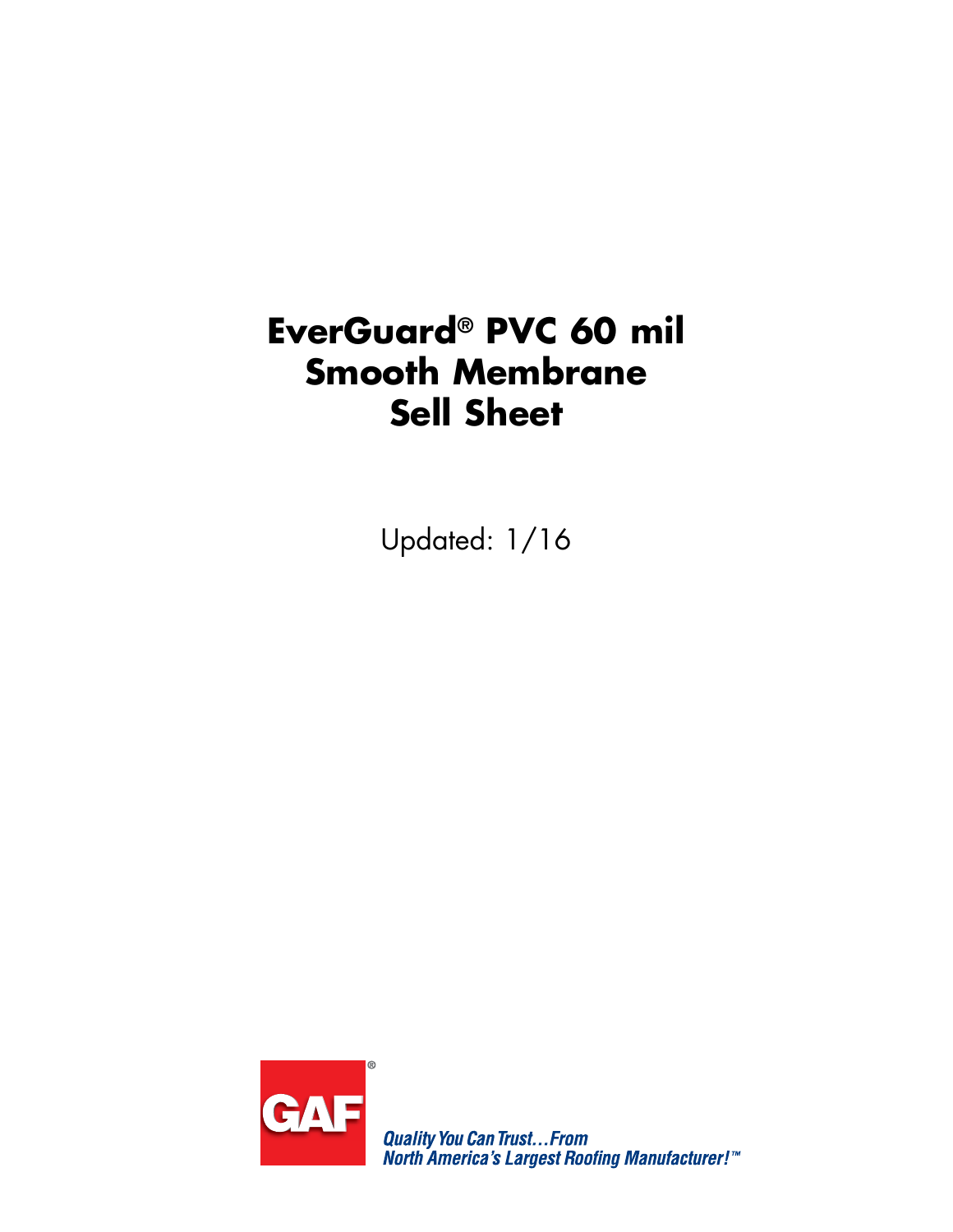



**Quality You Can** Trust...From **North America's Largest Roofing Manufacturer!** 





SINGLE-PLY ROOFING SYSTEMS

er Guard PVC (Smooth)

#### **Why PVC**

- Heat-welded seams
- White reflective color
- Tear/puncture resistance
- Increased chemical resistance
- Excellent flexibility
- UV and ozone resistance

### **Why GAF EverGuard® PVC**

- GAF has 129 years of experience in the roofing industry
- EverGuard® PVC has over 20 years of experience in the field
- Guarantees are available up to 15 years when using EverGuard<sup>®</sup> PVC 60 mil Membrane\*
- Heat-welded seams for greater reliability
- Easy, three-step installation to reduce the chance of application errors
- High reflectivity for greater energy savings
- Simple repair to reduce your ongoing maintenance costs

#### **Installation**

EverGuard® PVC 60 mil Smooth Membrane is suitable for all types of single-ply systems:

- Mechanically Attached Application… for a quick and cost-effective system that can be installed practically year-round.
- RhinoBond® Application... achieves the look and performance of a fully adhered roof at nearly the cost of a mechanically attached system. Qualifies for the same guarantee length as an adhered system.\*

• Adhered Application... installed with EverGuard® 2331 Bonding Adhesive (solvent based), which results in a smooth appearance and is low VOC compliant. Provides excellent wind uplift performance and qualifies for the longest guarantee available.\*

#### **Accessories**

Field fabrication of PVC accessories is time-consuming, costly, and inconsistent, and can lead to unreliable details that compromise a watertight roofing system. EverGuard® PVC prefabricated accessories deliver consistent quality and eliminate the worry and problems often associated with field fabrication. They can also boost productivity up to 200%,\*\* while reducing installed cost by up to 12%.



\*See applicable guarantee for complete coverage and restrictions. \*\*Based on GAF estimate to field-fabricate flashing details.



valid in the USA









**PVC membranes meet the performance requirements of ICC ER-6030**